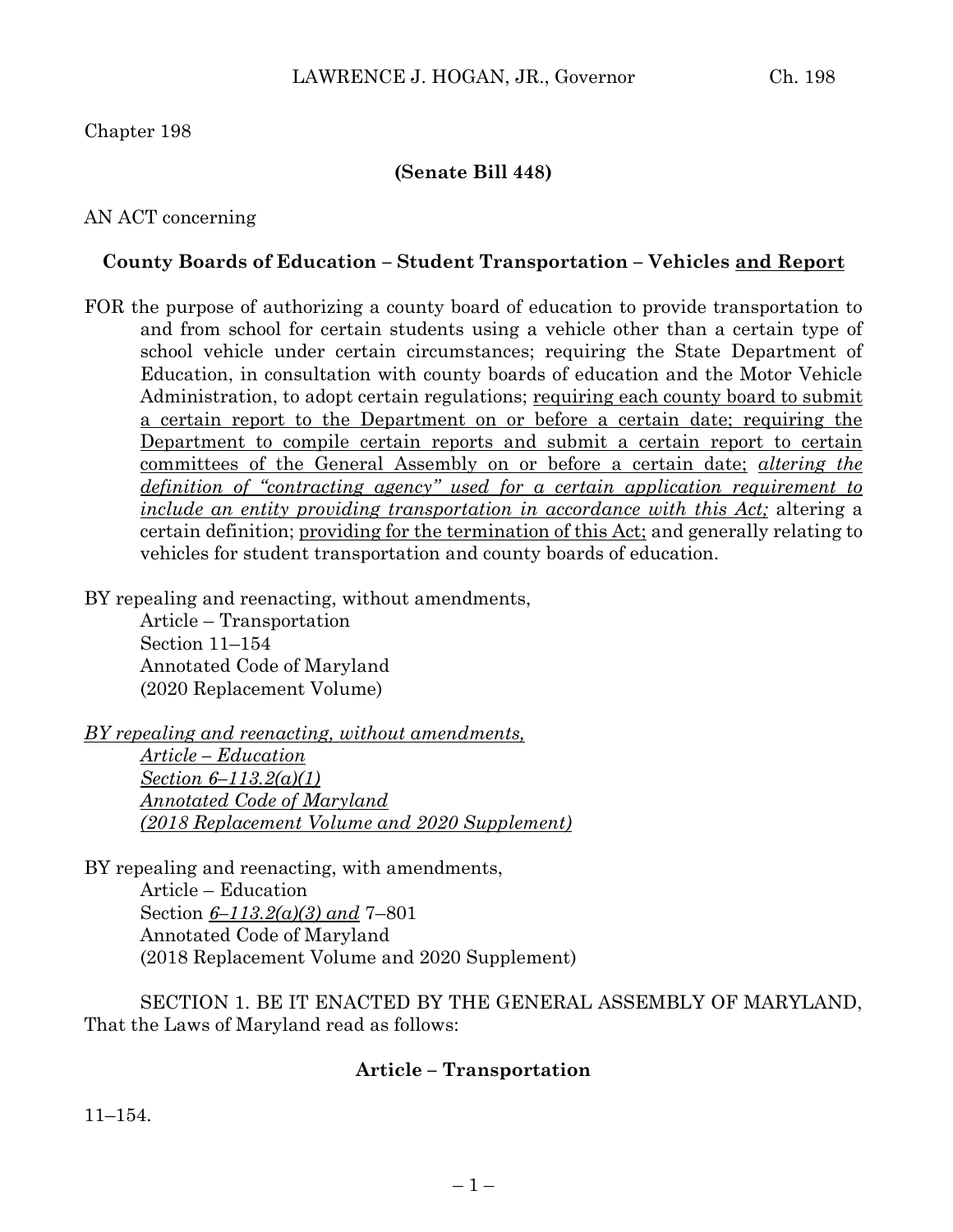(a) "School vehicle" means, except as provided in subsection (b) of this section, any motor vehicle that:

(1) Is used regularly for the exclusive transportation of children, students, or teachers for educational purposes or in connection with a school activity; and

- (2) Is:
	- (i) A Type I school vehicle, as defined in this subtitle;
	- (ii) A Type II school vehicle, as defined in this subtitle; or
	- (iii) A vehicle that:

1. Was originally titled in another state and used to transport children, students, or teachers for educational purposes or in connection with a school activity in that state;

2. Complies with regulations on transporting children enrolled in the federally funded Head Start Program adopted by the United States Department of Health and Human Services; and

3. Is used only for transporting children to and from a Head Start program.

(b) "School vehicle" does not include:

(1) A privately owned vehicle while it is carrying members of its owner's household and not operated for compensation; or

(2) A vehicle that is registered as a Class M (multipurpose) vehicle under § 13–937 of this article or a Class A (passenger) vehicle under § 13–912 of this article and used to transport children between one or more schools or licensed child care centers or to and from designated areas that are approved by the Administration if:

(i) The vehicle is designed for carrying 15 persons or less, including the driver;

(ii) The children are permitted to embark or exit the vehicle only at a school or child care center or a designated area approved by the Administration;

(iii) The owner has obtained vehicle liability insurance or other security as required by Title 17 of this article; and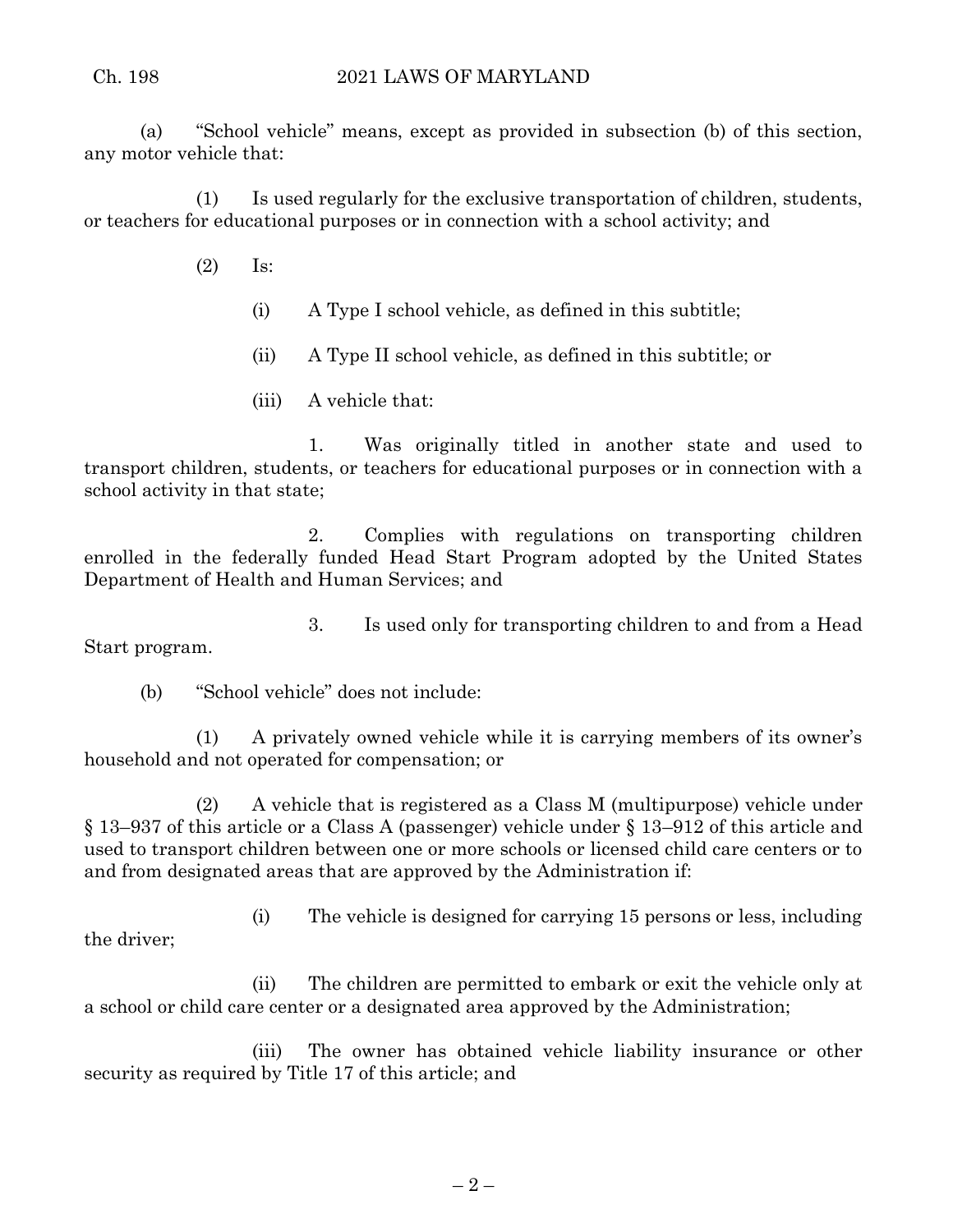(iv) The vehicle is equipped with proper seat belts or safety seats so as to permit each child to be secured in a seat belt or a safety seat as required by §§ 22–412.2 and 22–412.3 of this article.

## **Article – Education**

*6–113.2.*

*(a) (1) In this section the following words have the meanings indicated.*

*(3) (I) "Contracting agency" means an entity that contracts with a county board or nonpublic school to provide a service to a school or the students of a school.*

# *(II) "CONTRACTING AGENCY" INCLUDES AN ENTITY THAT PROVIDES TRANSPORTATION TO AND FROM A SCHOOL USING A VEHICLE OTHER THAN A TYPE I OR TYPE II SCHOOL VEHICLE, IN ACCORDANCE WITH § 7–801 OF THIS ARTICLE.*

7–801.

(a) (1) In this section the following words have the meanings indicated.

(2) **(I)** "Nonpublic school" means an elementary or secondary school **[**in Calvert County that does not receive State aid**] IN THE STATE THAT IS NOT PART OF THE PUBLIC ELEMENTARY AND SECONDARY EDUCATION SYSTEM OF THIS STATE**.

**(II) "NONPUBLIC SCHOOL" INCLUDES AN ELEMENTARY OR SECONDARY SCHOOL IN CALVERT COUNTY THAT DOES NOT RECEIVE STATE AID.**

(3) "Public school bus" includes any other conveyance used to transport students to a public school.

(b) (1) At its own expense, a county governing body may provide transportation for public school students in addition to the transportation provided by the State.

(2) In Montgomery County, a fee may not be charged for transporting public school students to school from their designated bus stop locations or from school to their designated bus stop locations.

**(C) (1) A COUNTY BOARD MAY PROVIDE TRANSPORTATION TO AND FROM SCHOOL USING A VEHICLE OTHER THAN A TYPE I OR TYPE II SCHOOL VEHICLE, AS DEFINED IN § 11–154 OF THE TRANSPORTATION ARTICLE, WHEN A SCHOOL VEHICLE CANNOT REASONABLY BE PROVIDED FOR THE FOLLOWING PUBLIC SCHOOL STUDENTS:**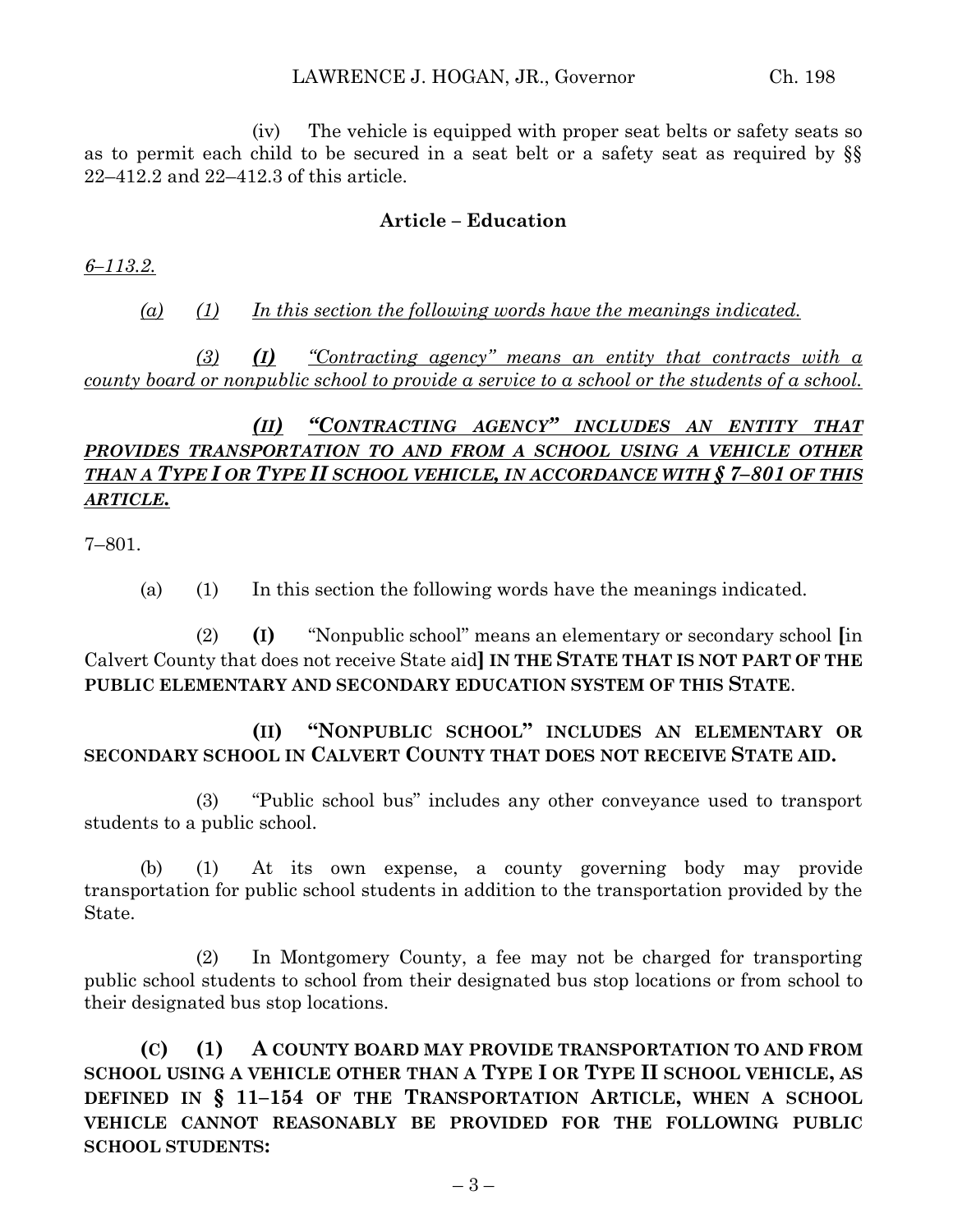- **(I) PRESCHOOL–AGE STUDENTS;**
- **(II) STUDENTS WITH DISABILITIES;**
- **(III) HOMELESS YOUTH;**
- **(IV) CHILDREN IN FOSTER CARE;**
- **(V) STUDENTS WITHOUT ACCESS TO SCHOOL BUSES;**
- **(VI) STUDENTS IN A NONPUBLIC SCHOOL PLACEMENT; OR**

**(VII) STUDENTS IN DUAL ENROLLMENT PROGRAMS, WORK PROGRAMS, OR OTHER EDUCATIONAL PROGRAMS BASED OFF THE SCHOOL CAMPUS.**

**(2) A COUNTY BOARD MAY PROVIDE TRANSPORTATION IN ACCORDANCE WITH THIS SUBSECTION TO A PARTICULAR STUDENT GROUP THAT IS NOT LISTED UNDER PARAGRAPH (1) OF THIS SUBSECTION THROUGH A WRITTEN DETERMINATION BY THE COUNTY BOARD.**

**(3) THE DEPARTMENT, IN CONSULTATION WITH COUNTY BOARDS AND THE MOTOR VEHICLE ADMINISTRATION, SHALL ADOPT REGULATIONS ESTABLISHING MINIMUM VEHICLE AND DRIVER SAFETY STANDARDS FOR TRANSPORTATION PROVIDED IN ACCORDANCE WITH THIS SUBSECTION.**

**[**(c)**] (D)** (1) Subject to the requirements of paragraph (2) of this subsection, in Calvert County the county board may provide transportation to and from school on a public school bus for a student who attends a nonpublic school.

(2) Transportation offered by the Calvert County Board under this section shall be offered to a student attending a nonpublic school:

(i) If there is sufficient capacity on the school bus;

(ii) If the student resides on, along, or near a public highway in the county on which a public school bus or conveyance operates;

(iii) If the student resides in the public school transportation district served by the public school bus;

(iv) Only on the routes, school days, and hours of transportation that coincide with the routes, school days, and hours of transportation for students attending public schools in the county; and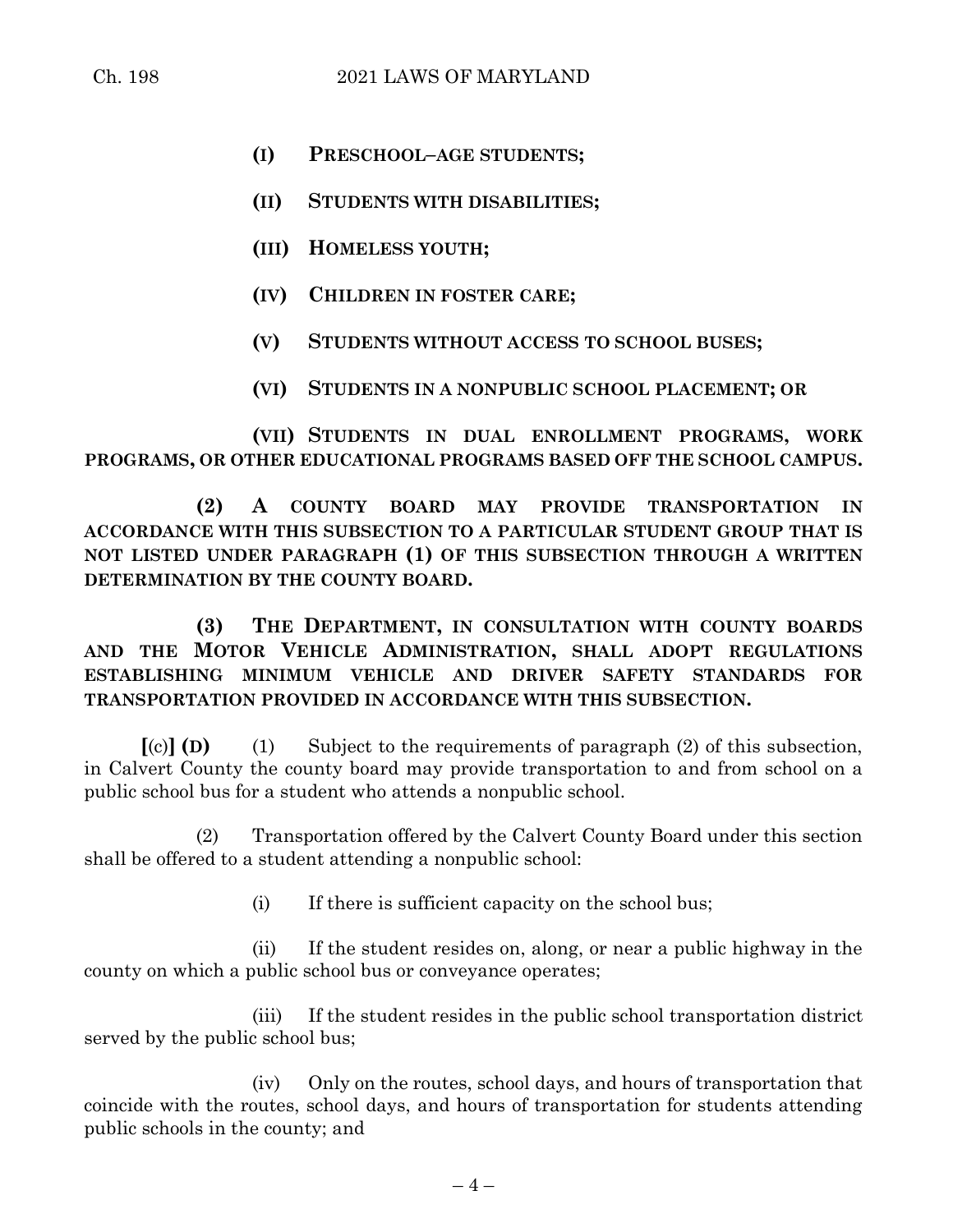(v) In the case of a student who attends a nonpublic school that is not on the public school bus route, only to the public school on the route which is nearest to the nonpublic school.

(3) The Calvert County Board is not responsible for the safety of any nonpublic school student who is transported on a public school bus under this subsection after the student is discharged from the public school bus, and the board may not be held liable in any civil action arising from an act or omission that occurs after the student is discharged from the public school bus.

## SECTION 2. AND BE IT FURTHER ENACTED, That:

(a) On or before September 1, 2023 *2025*, each county board of education shall submit a report to the State Department of Education on the provision of student transportation to and from school using Type I or Type II school vehicles or other vehicles in accordance with § 7–801(c) of the Education Article as enacted under Section 1 of this Act for the 5–year *7–year* period from the 2018–2019 school year through the 2022–2023 *2024–2025* school year, including:

- (1) the types of vehicles used and the owner of the vehicles;
- (2) the number of contractors used to provide transportation in:
	- (i) Type I or Type II school vehicles; and
	- (ii) other vehicles authorized under § 7–801(c) of the Education

## Article;

(3) the number of county transportation employees with benefits employed by the county board each year and whether these types of employees decreased as a result of the authority granted under § 7–801(c) of the Education Article; and

(4) the types of public school students transported in other vehicles under § 7–801(c) of the Education Article.

(b) On or before December 1, 2023 *2025*, the State Department of Education shall compile the reports required under subsection (a) of this section and submit the report and a copy of the regulations adopted under § 7–801(c) of the Education Article as enacted by Section 1 of this Act to the Senate Education, Health, and Environmental Affairs Committee and the House Committee on Ways and Means, in accordance with § 2–1257 of the State Government Article.

SECTION  $\cong$  3. AND BE IT FURTHER ENACTED, That this Act shall take effect July 1, 2021. It shall remain effective for a period of 3 *5* years and, at the end of June 30, 2024 *2026*, this Act, with no further action required by the General Assembly, shall be abrogated and of no further force and effect.